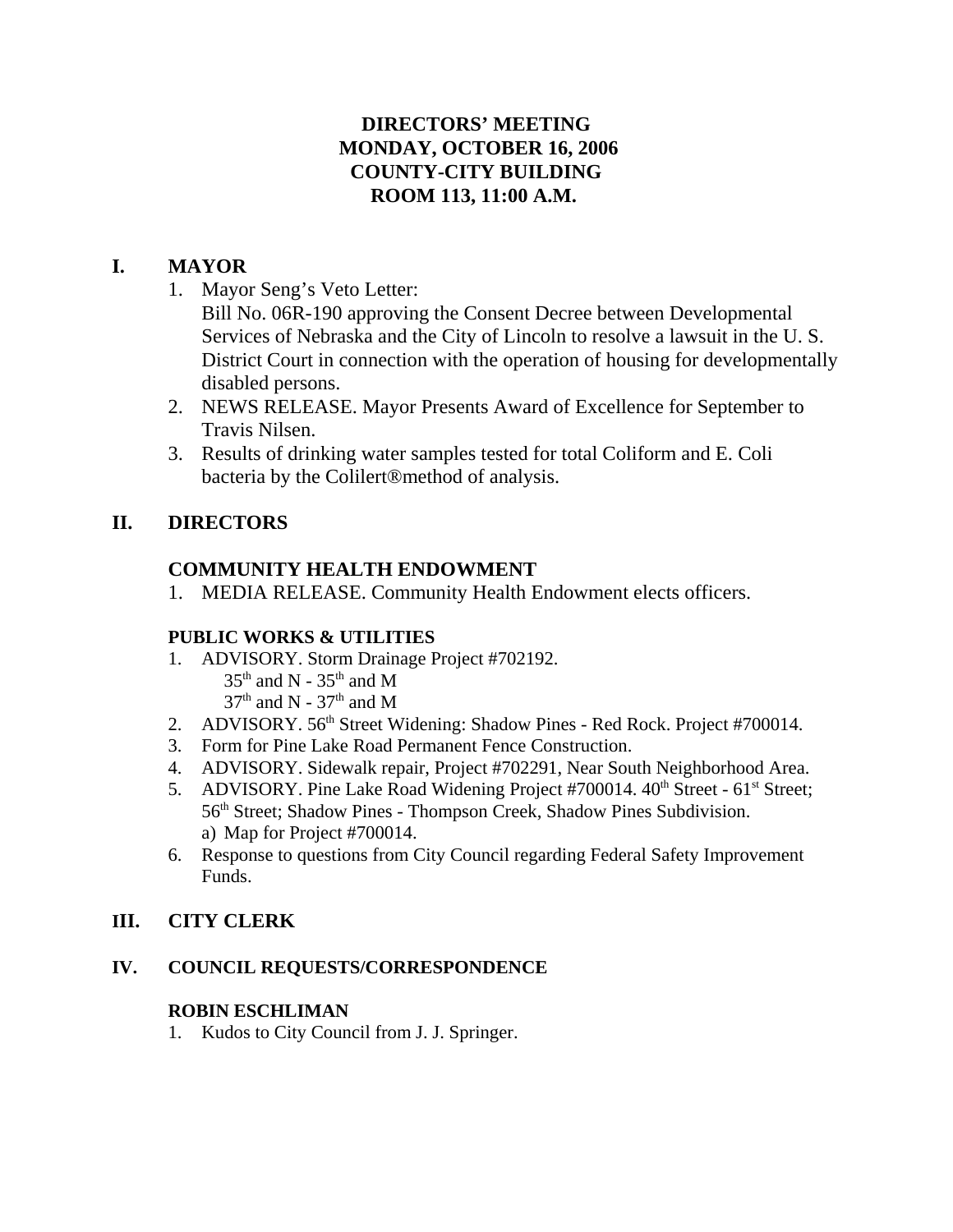### **ANNETTE McROY**

- 1. Request to Carol Connor, Library Director RE: Filters on computers (RFI#173 - 10/09/06)
- 2. Request to Harry Kroos, Public Works & Utilities Department, Sidewalks RE: Sidewalk repair, Sacred Heart Church (RFI#174 - 10/11/06)

## **V. MISCELLANEOUS**

## **In Favor of the Proposed Drag Strip, County Special Permit No. 06051**

- 1. Email from Joel Ludwig.
- 2. Response to Mr. Ludwig from City-County Planning Department.
- 3. Email from Joel Ludwig.
- 4. Response to Mr. Ludwig from City-County Planning Department.
- 5. Email from Joel Ludwig.
- 6. Response to Mr. Ludwig from City-County Planning Department.
- 7. Email from Eric Kinghorn.
- 8. Response to Mr. Kinghorn from City-County Planning Department.
- 9. Email from Staci Kinghorn.
- 10. Response to Ms. Kinghorn from City-County Planning Department.
- 11. Email from Jeff Atkinson.
- 12. Response to Mr. Atkinson from City-County Planning Department.
- 13. Email from Jacque Buller.
- 14. Response to Mr. Buller from City-County Planning Department.
- 15. Email from Joel Ludwig.
- 16. Response to Mr. Ludwig from City-County Planning Department.
- 17. Email from Bill Svehla.
- 18. Response to Mr. Svehla from City-County Planning Department.
- 19. Email from Shannon McGovern.
- 20. Response to Ms. McGovern from City-County Planning Department.
- 21. Email from Shannon McGovern.
- 22. Response to Ms. McGovern from City-County Planning Department.
- 23. Email from Dawn M. Krogman.
- 24. Response to Ms. Krogman from City-County Planning Department.
- 25. Email from K. D. Simmons.
- 26. Response to Mr. Simmons from City-County Planning Department.
- 27. Email from Mike Sheffield.
- 28. Email from Shannon McGovern, with response from City-County Planning Department.
- 29. Email from Joel Ludwig.
- 30. Response to Mr. Ludwig from City-County Planning Department.
- 31. Email from John D. Reid.
- 32. Response to Dr. Reid from City-County Planning Department.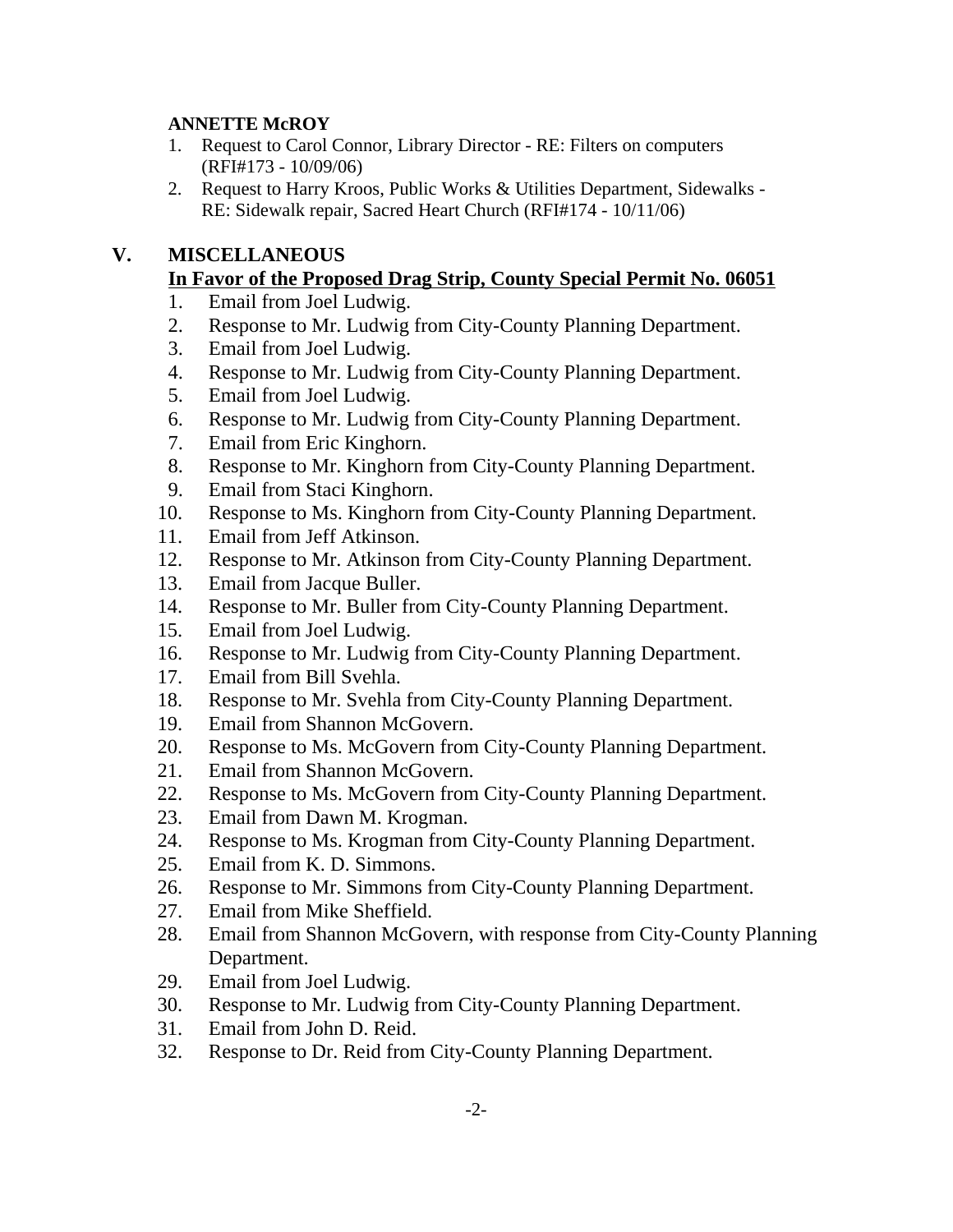- 33. Email from Troy Berner.
- 34. Email from Duane Bauer.
- 35. Email from Eric Bedke.
- 36. Email from Carl Yendra.
- 37. Email from Joyce Thomas.
- 38. Email from Craig Alley.

### **Other Miscellaneous Correspondence Received**

- 1. Email from Dennis Svoboda re: Lincoln Fire Station.
- 2. Email from Paul Haith re: Fire Stations.
- 3. Email from Al Riskowski, Nebraska Family Council, re: KENO funding for the PFLAG grant.
- 4. Email and letter from Ken Fougeron re: Thefts at Speedway Properties. Proposed Scrap Metal Ordinance. Correspondence distributed to Council Members before Meeting on 10/09/06.
- 5. Email from Gary Tharnish re: Do not give PFLAG any money.
- 6. Email from Russell Miller re: Salvage ordinance public hearing.
- 7. Email from David Brockman re: In favor of PFLAG grant application/money being used for LGBT youth suicide prevention.
- 8. Email from Stacey Lima re: Kudos to Eschliman and Workman on funded grant money being available to all, not inclusive to one group.

### **VI. ADJOURNMENT**

da101606/mm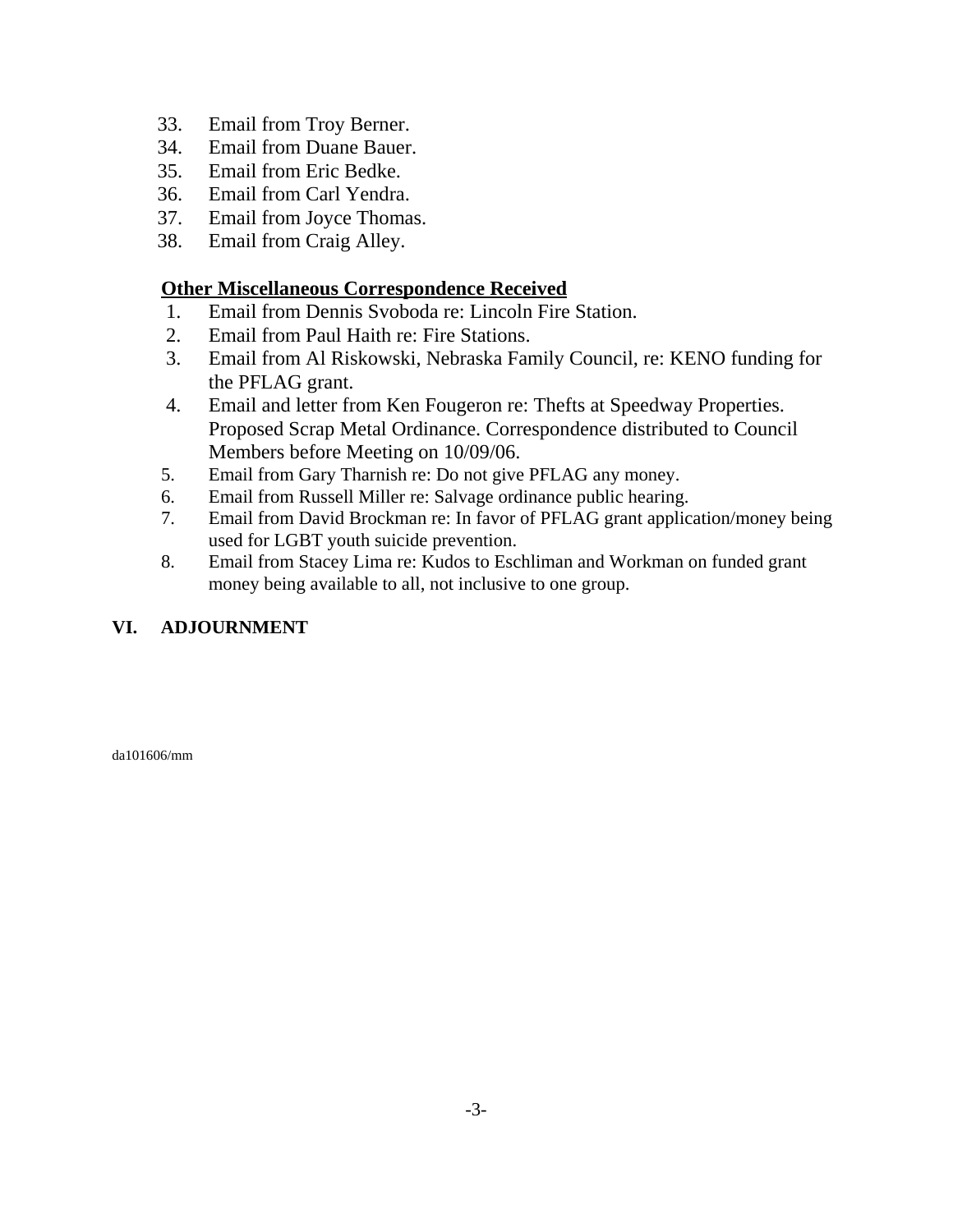### **DIRECTORS' MEETING MINUTES MONDAY, OCTOBER 16, 2006 COUNTY/CITY BUILDING CONFERENCE ROOM 113**

**Council Members Present:** Patte Newman, Chair**;** Dan Marvin, Vice-Chair; Ken Svoboda, Annette McRoy, Jonathan Cook (arrived late)

**Council Members Absent:** Jon Camp, Robin Eschliman

**Others Present:** Mayor Coleen Seng, Mark Bowen, Ann Harrell, Lin Quenzer, Darl Naumann, Rick Hoppe, Mayor's Office; City Clerk Joan Ross; Dana Roper, City Attorney; Directors and Department Heads; Tammy Grammer, City Council Staff; Deena Winter, Lincoln Journal Star Representative; John Becker, Talent Plus; and Coby Mach, LIBA

Location Announcement of the Nebraska Open Meetings Act: A Copy of the Nebraska Open Meetings Act is Located on the Wall at the Rear of this Room

### **I. MAYOR**

Mayor Coleen Seng stated I saw that Council had received a letter as well on the American Heroes Tribute Banner Program event in Omaha and we will have our usual Veterans Day service on November 11<sup>th</sup> at 11:00 a.m. Ms. Newman commented Mayor they did say that they wanted to plan something in Lincoln and wondered if the City Council wanted to help organize it. Mayor Seng stated they need to work with Lynn Johnson (Parks & Recreation Director) and Diane Gonzolas (Citizen Information Services). Ms. Newman stated okay, I will put her in contact with Lynn (Johnson) and Diane (Gonzolas). Mayor Seng commented okay, they had talked to our office already and wanted to know if they could do it on that day and we said we were doing our usual Veterans Day event.

Mayor Seng called on Directors. Lynn Johnson (Parks & Recreation Director) handed out the 2006 swimming pool operations report and went over it with Council. Mr. Johnson stated for next season we have a rate change that will effect next season, every other year we do an increase in pool admission fees and the passes. The thing that is going to effect the up coming year is that Lincoln Public Schools start a week earlier next year, LPS and UNL calendars are aligned and so the pool season will be one week less than usual. *[See Attachment 'A']*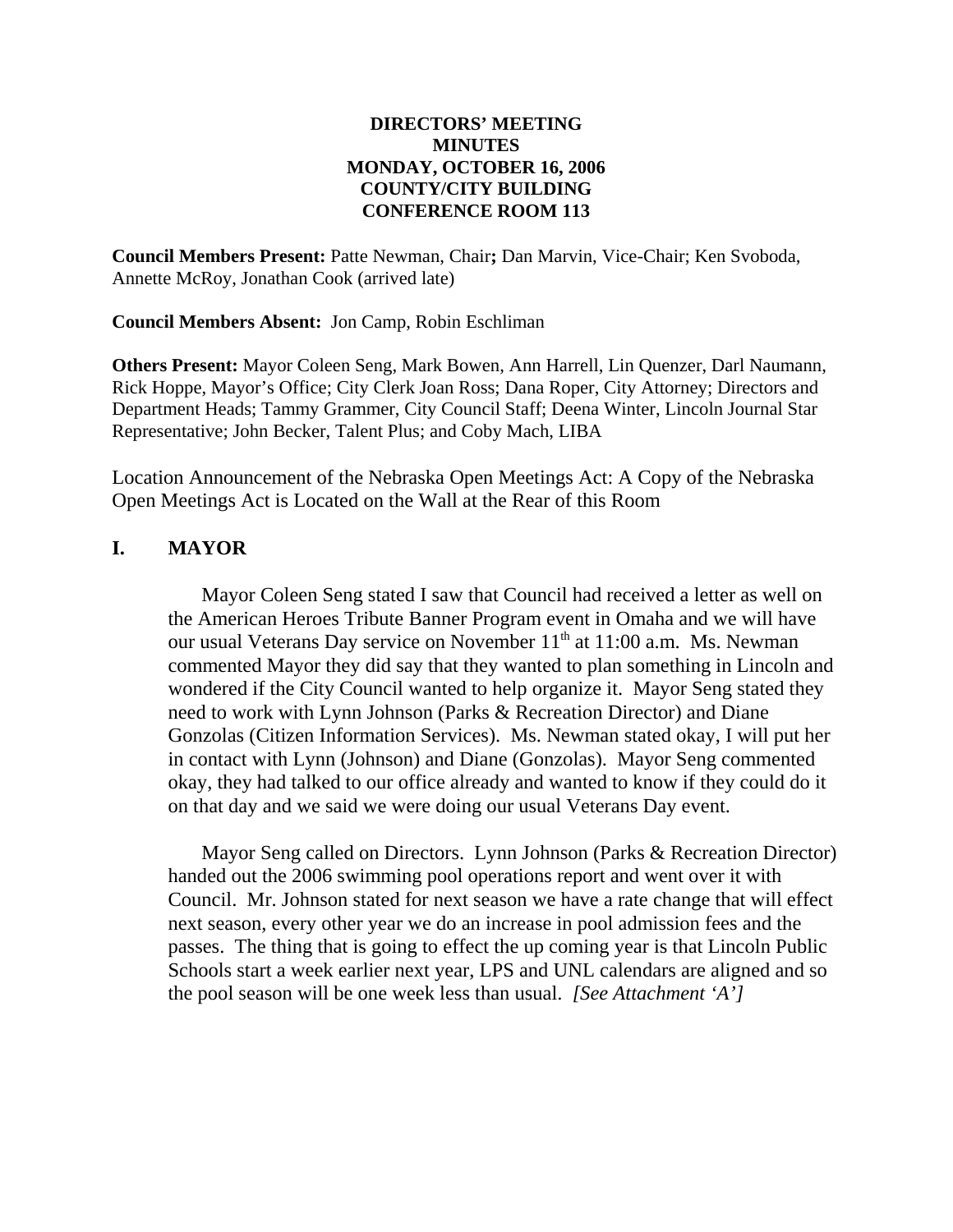Ray Hill (Planning) stated last week on Item 24, we had the substitute ordinance. Mike DeKalb (Planning) and Rick Peo (City Attorney's Office) have talked and there's going to be another Motion-To-Amend on the substitute or there will be a new substitute ordinance. There was some wording in there that should not be there, so depends upon how Rick Peo wants to do it you will have a Motion-To-Amend to the substitute or a whole new substitute ordinance. *[Item #24, 06-176, Change of Zone 06052-Amending Section 27.65.020 of the Lincoln Municipal Code to adjust the minimum coverage area and bonus for an Agricultural District Community Unit Plan, utilizing a community wastewater system in the Build-Through area.]*

Fire Chief Richard Furasek reported on Saturday afternoon about 2:30 p.m. we responded to a house fire at 5832 Madison report of two autistic children still in the structure. Guys arrived on the scene, searched for the young female teenager and carried her out, went in looking for another person a young male, found him in the backyard he had got out. The guys did an excellent job on getting in and getting her out. She was taken to the hospital and I think they're going to keep her for observation because of low oxygen stats in her body from possible smoke inhalation.

Darl Naumann stated there's been a lot of activity the last couple weeks at  $48<sup>th</sup>$ & "O" Street and the first opening is the 'Braeda' restaurant which will open on October  $26<sup>th</sup>$ .

Mayor Seng stated you received a Fiscal Impact Statement, I wanted you to know you received the notice on that just as soon as I had signed it. It was held up for quite a while and Steve Hubka may want to talk about it a little bit. This was something Barb Baier had gotten a grant on like a year ago or so and we got it but everything was so tight that we could not afford anything because we had to do a match on it. I think it was about \$241,000 which is a fairly good grant, but we needed to be able to match something like \$60,000 and so we held it. When the Fire Department got the go ahead and a long with Vince Mejer they put out a bid and was advertised in September which some of them may have seen. When the bids came in they were too high, so we just kept holding it but finally they got things worked out and I signed it just last week and then Council received it right away. It was really to do with the ventilation systems within the Fire Stations but it's something they have been working on for a long time.

Steve Hubka stated as the Mayor said we held this for a number of weeks while the bids were out, we wanted to make sure they were within the project budget because we knew if they were over that budget the City would have to pick up the entire overrun. So even though the statement was signed I think August  $21<sup>st</sup>$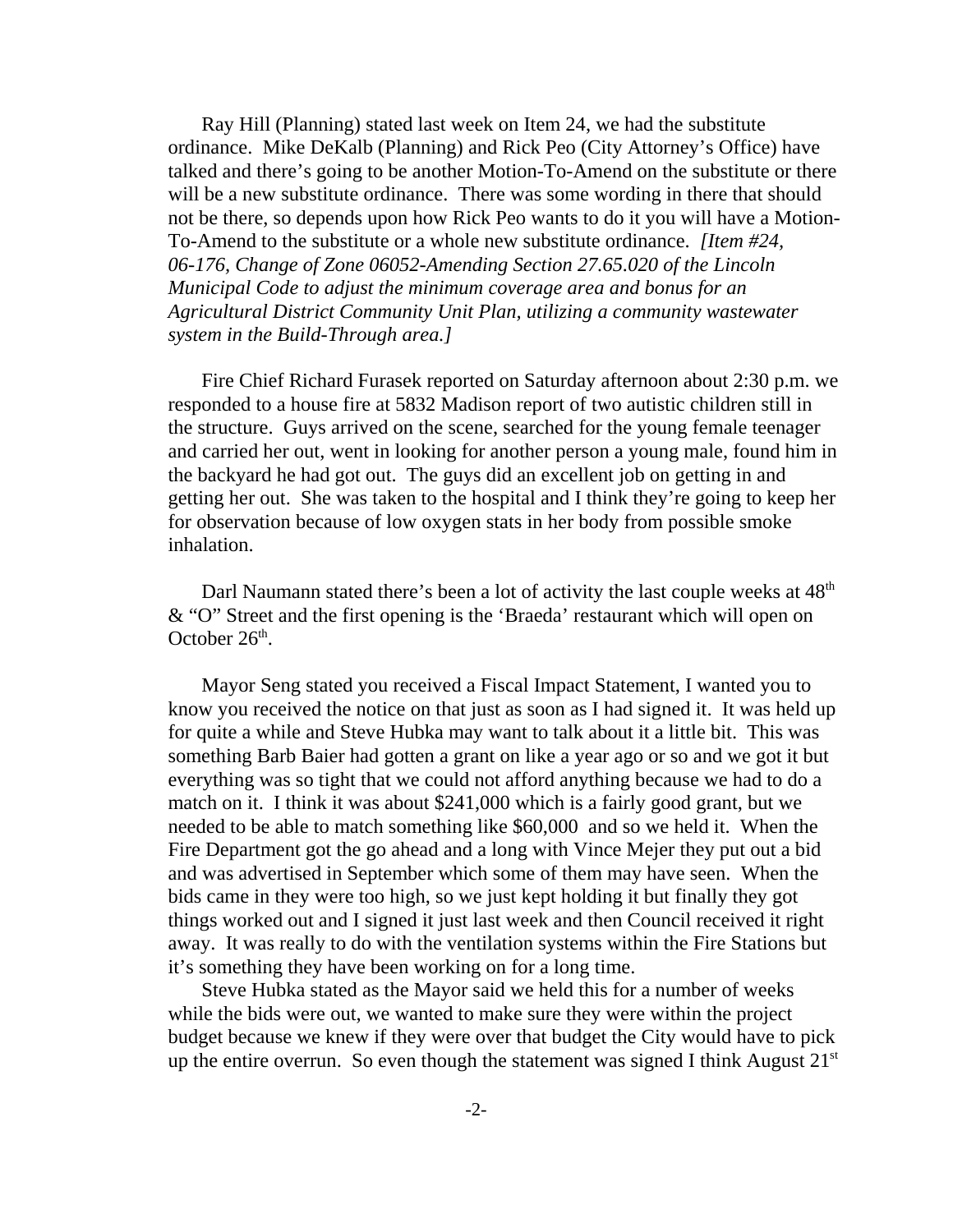by Fire Chief Furasek, it was sitting up I think on Mark's (Bowen) desk, Mark and I had talked a couple times and the interim waiting for those bids to come back. As a result of the bids being a little higher we took a couple of the facilities out of the project and got it within budget so that our grant matches limited to the \$60,000 originally intended. We have a six month extension until some time in April of 2007 to get the work done. We considered a number of things as we looked at this whether we should go ahead with it or not, it's a project that has been discussed I think for a number of years. But, also when you apply for grants and you turn money down when you're awarded the grant it's not good to go back and ask for more money from the same funding source in the future which was one of things that was considered. Ms. Newman asked if this grant is specifically for air quality in fire stations? Mayor Seng and Mr. Hubka answered yes. Ms. Newman commented so obviously this is a problem nationwide that people are updating ventilation systems. Mr. Hubka stated it was a competitive grant so I would imagine that they have seen this in other places because they gave it a higher number priority funded.

*[Mayor Seng held up two articles.]* Mayor Seng stated she wanted to make sure that they saw the article in the Lincoln Journal Star in regard to what Dana (Roper) has been talking to us about and then this was the World Herald coverage. Mayor Seng commented so everybody is taking this pretty seriously.

- 1. Mayor Seng's Veto Letter RE: Bill #06R-190 approving the Consent Decree between Developmental Services of Nebraska and the City of Lincoln to resolve a lawsuit in the U. S. District Court in connection with the operation of housing for developmentally disabled persons. — NO COMMENTS
- 2. NEWS RELEASE RE: Mayor Presents Award of Excellence for September to Travis Nilsen. — NO COMMENTS
- 3. Results of drinking water samples tested for total Coliform and E. Coli bacteria by the Colilert®method of analysis. — NO COMMENTS

### **II. DIRECTORS**

### **COMMUNITY HEALTH ENDOWMENT**

1. MEDIA RELEASE - RE: Community Health Endowment elects officers. — NO COMMENTS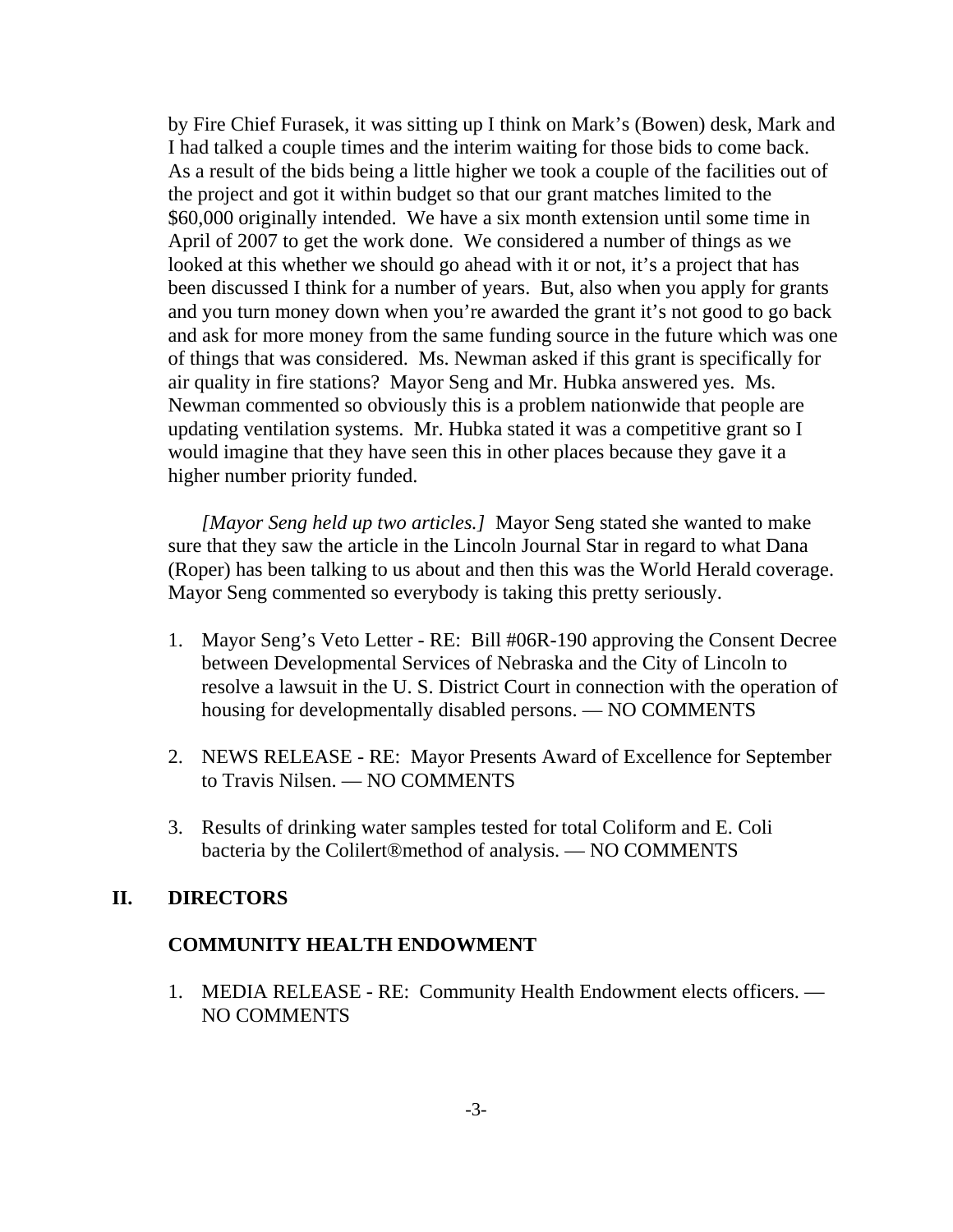#### **PUBLIC WORKS & UTILITIES**

- 1. ADVISORY RE: Storm Drainage Project #702192  $35<sup>th</sup>$  and N  $35<sup>th</sup>$  and M  $37<sup>th</sup>$  and N -  $37<sup>th</sup>$  and M. — NO COMMENTS
- 2. ADVISORY RE: 56<sup>th</sup> Street Widening Shadow Pines Red Rock Project #700014. — NO COMMENTS
- 3. Form for Pine Lake Road Permanent Fence Construction. NO COMMENTS
- 4. ADVISORY RE: Sidewalk repair, Project #702291, Near South Neighborhood Area. — NO COMMENTS
- 5. ADVISORY RE: Pine Lake Road Widening Project #700014. 40<sup>th</sup> Street -61st Street; 56th Street; Shadow Pines - Thompson Creek, Shadow Pines Subdivision - Map for Project #700014. — NO COMMENTS
- 6. Response to questions from City Council regarding Federal Safety Improvement Funds. — NO COMMENTS

#### **III. CITY CLERK**

City Clerk Joan Ross stated on their Agenda today, Items 2, 3, & 4 will be called together. *[#2, 06-181, Amending Chapter 8.12 of the Lincoln Municipal Code entitled Child Care Facilities to update the provisions specifically governing the operation of small family child care homes including requiring training in first aid/CPR, disease prevention and injury prevention; prohibiting smoking in the home at all times; modifying record review permit denials; adopting new operational regulations; clarifying enforcement provisions; and clarifying enforcement provisions to assure due process.; #3, 06-182, Amending Chapter 8.14 of the Lincoln Municipal Code entitled Early Childhood Programs to update the provisions of the chapter to require training in injury and disease prevention and safe food handling, create permit fees, adopt new operational regulations, and clarify enforcement provisions to assure due process.; and #4, 06R-198, Updating and amending the Rules and Regulations for the Care of Children and the Operation of Small Family Child Care Homes adopted pursuant to Lincoln Municipal Code 8.12 to address issues which pose health and safety risks to young children in home based child care.]*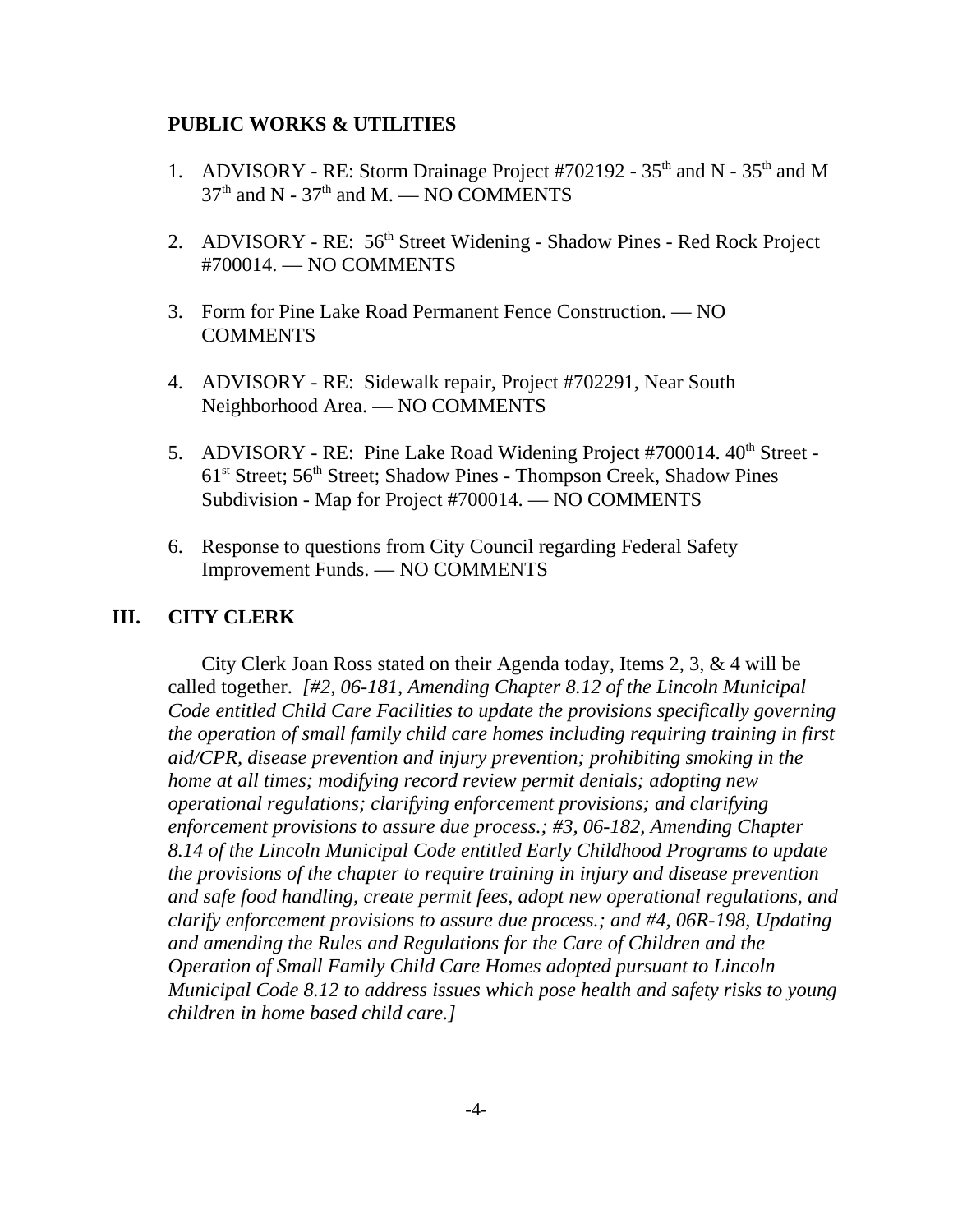You already know about the substitute ordinance for Item 8 and it was linked to the agenda so everyone could see it. *[#8, 06-137, 06-137S, Amending Title 5 of the Lincoln Municipal Code relating to Licenses and Regulations by amending or repealing sections within Chapter 5.41, Salvaging, Recycling and Composting Operations, to delete provisions relating to salvaging operations and to make Chapter 5.41 apply only to recycling and composting operations; adding a new Chapter 5.43 entitled Salvage Dealers and Salvage Collectors to establish and relocated provisions dealing with salvaging operations previously found in Chapter 5.41.]* 

Ray Hill (Planning) already talked about Item 24. *[#24, 06-176, Change of Zone 06052-Amending Section 27.65.020 of the Lincoln Municipal Code to adjust the minimum coverage area and bonus for an Agricultural District Community Unit Plan, utilizing a community wastewater system in the Build-Through area.]* 

### **IV. COUNCIL REQUESTS/CORRESPONDENCE -**

#### **JON CAMP - ABSENT**

#### **JONATHAN COOK - NO COMMENTS**

#### **ROBIN ESCHLIMAN - ABSENT**

1. Kudos to City Council from J. J. Springer. — **NO COMMENTS - ABSENT**

#### **DAN MARVIN -**

Mr. Marvin stated he would like to speak with Don Taute (Personnel Director) after the Directors' Meeting today.

#### **ANNETTE McROY - NO COMMENTS**

- 1. Request to Carol Connor, Library Director RE: Filters on computers (RFI#173 - 10/09/06). — NO COMMENTS
- 2. Request to Harry Kroos, Public Works & Utilities Department, Sidewalks RE: Sidewalk repair, Sacred Heart Church (RFI#174 - 10/11/06). — NO **COMMENTS**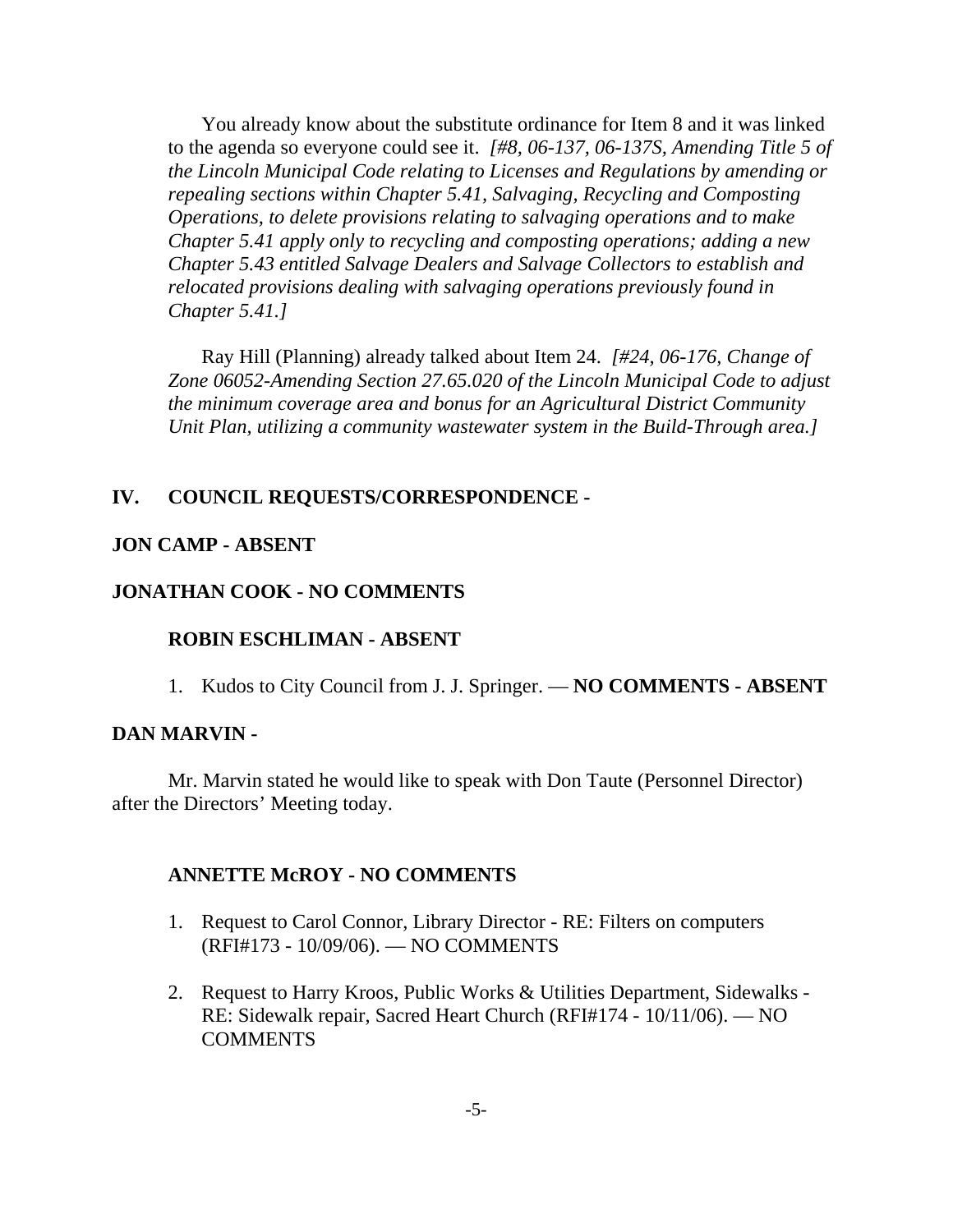## **KEN SVOBODA - NO COMMENTS**

## **PATTE NEWMAN -**

Ms. Newman stated I think we all received an e-mail somebody complaining about car stereos and I have e-mailed Captain Srb. The Police Department does ticket people for excessive noise from car stereos, what is the ordinance that they ticket people in. Police Chief Casady replied disturbing the peace, we write a few hundred of those every year.

### **V. MISCELLANEOUS -**

### **In Favor of the Proposed Drag Strip, County Special Permit No. 06051**

- 1. Email from Joel Ludwig NO COMMENTS
- 2. Response to Mr. Ludwig from City-County Planning Department NO **COMMENTS**
- 3. Email from Joel Ludwig NO COMMENTS
- 4. Response to Mr. Ludwig from City-County Planning Department NO COMMENTS
- 5. Email from Joel Ludwig NO COMMENTS
- 6. Response to Mr. Ludwig from City-County Planning Department NO COMMENTS
- 7. Email from Eric Kinghorn NO COMMENTS
- 8. Response to Mr. Kinghorn from City-County Planning Department NO **COMMENTS**
- 9. Email from Staci Kinghorn NO COMMENTS
- 10. Response to Ms. Kinghorn from City-County Planning Department NO **COMMENTS**
- 11. Email from Jeff Atkinson NO COMMENTS
- 12. Response to Mr. Atkinson from City-County Planning Department NO **COMMENTS**
- 13. Email from Jacque Buller NO COMMENTS
- 14. Response to Mr. Buller from City-County Planning Department NO COMMENTS
- 15. Email from Joel Ludwig NO COMMENTS
- 16. Response to Mr. Ludwig from City-County Planning Department NO COMMENTS
- 17. Email from Bill Svehla NO COMMENTS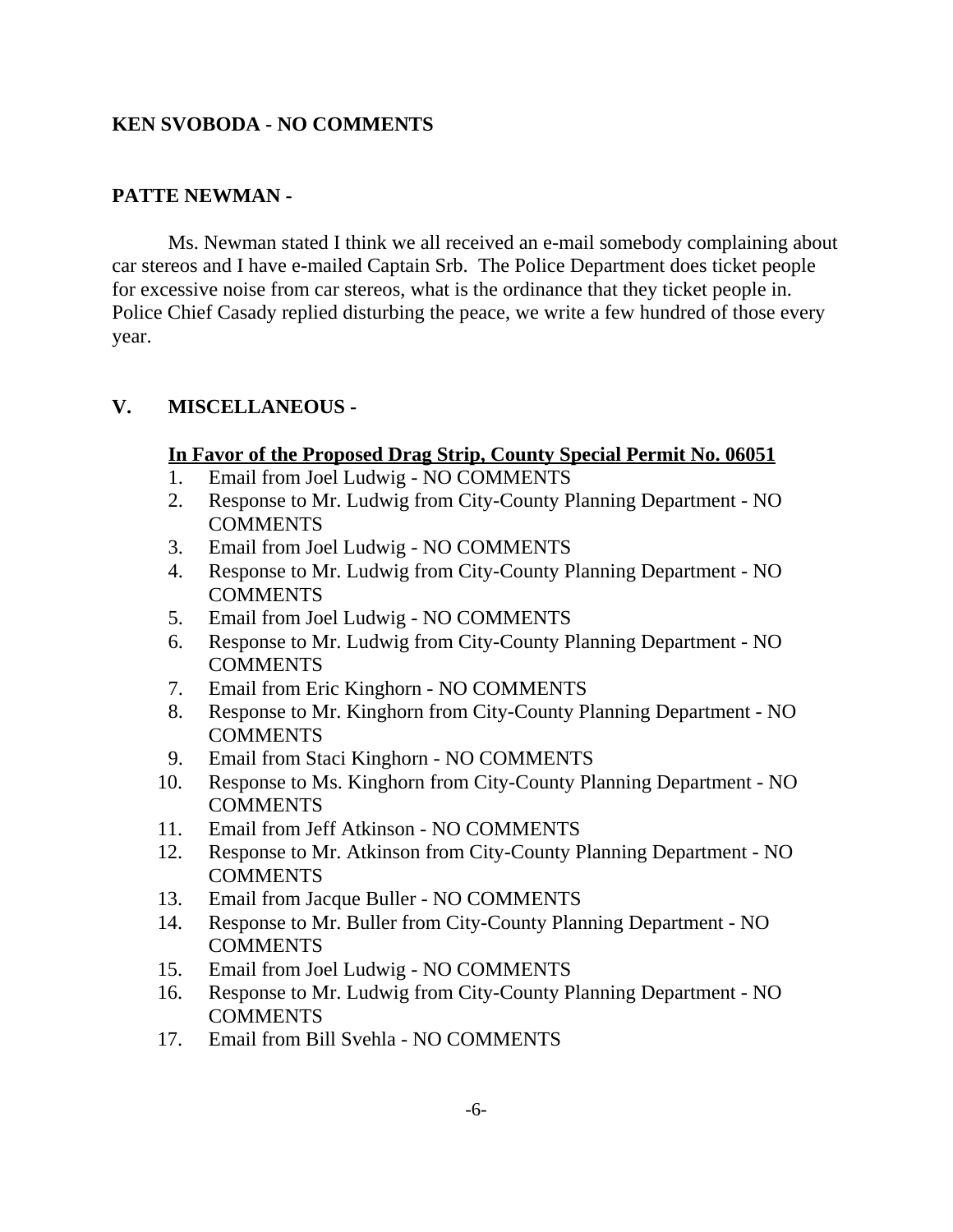- 18. Response to Mr. Svehla from City-County Planning Department NO **COMMENTS**
- 19. Email from Shannon McGovern NO COMMENTS
- 20. Response to Ms. McGovern from City-County Planning Department NO **COMMENTS**
- 21. Email from Shannon McGovern NO COMMENTS
- 22. Response to Ms. McGovern from City-County Planning Department NO COMMENTS
- 23. Email from Dawn M. Krogman NO COMMENTS
- 24. Response to Ms. Krogman from City-County Planning Department NO COMMENTS
- 25. Email from K. D. Simmons NO COMMENTS
- 26. Response to Mr. Simmons from City-County Planning Department NO **COMMENTS**
- 27. Email from Mike Sheffield NO COMMENTS
- 28. Email from Shannon McGovern, with response from City-County Planning Department - NO COMMENTS
- 29. Email from Joel Ludwig NO COMMENTS
- 30. Response to Mr. Ludwig from City-County Planning Department NO COMMENTS
- 31. Email from John D. Reid NO COMMENTS
- 32. Response to Dr. Reid from City-County Planning Department NO COMMENTS
- 33. Email from Troy Berner NO COMMENTS
- 34. Email from Duane Bauer NO COMMENTS
- 35. Email from Eric Bedke NO COMMENTS
- 36. Email from Carl Yendra NO COMMENTS
- 37. Email from Joyce Thomas NO COMMENTS
- 38. Email from Craig Alley NO COMMENTS

### **Other Miscellaneous Correspondence Received**

- 1. Email from Dennis Svoboda RE: Lincoln Fire Station. NO COMMENTS
- 2. Email from Paul Haith RE: Fire Stations. NO COMMENTS
- 3. Email from Al Riskowski, Nebraska Family Council RE: KENO funding for the PFLAG grant - NO COMMENTS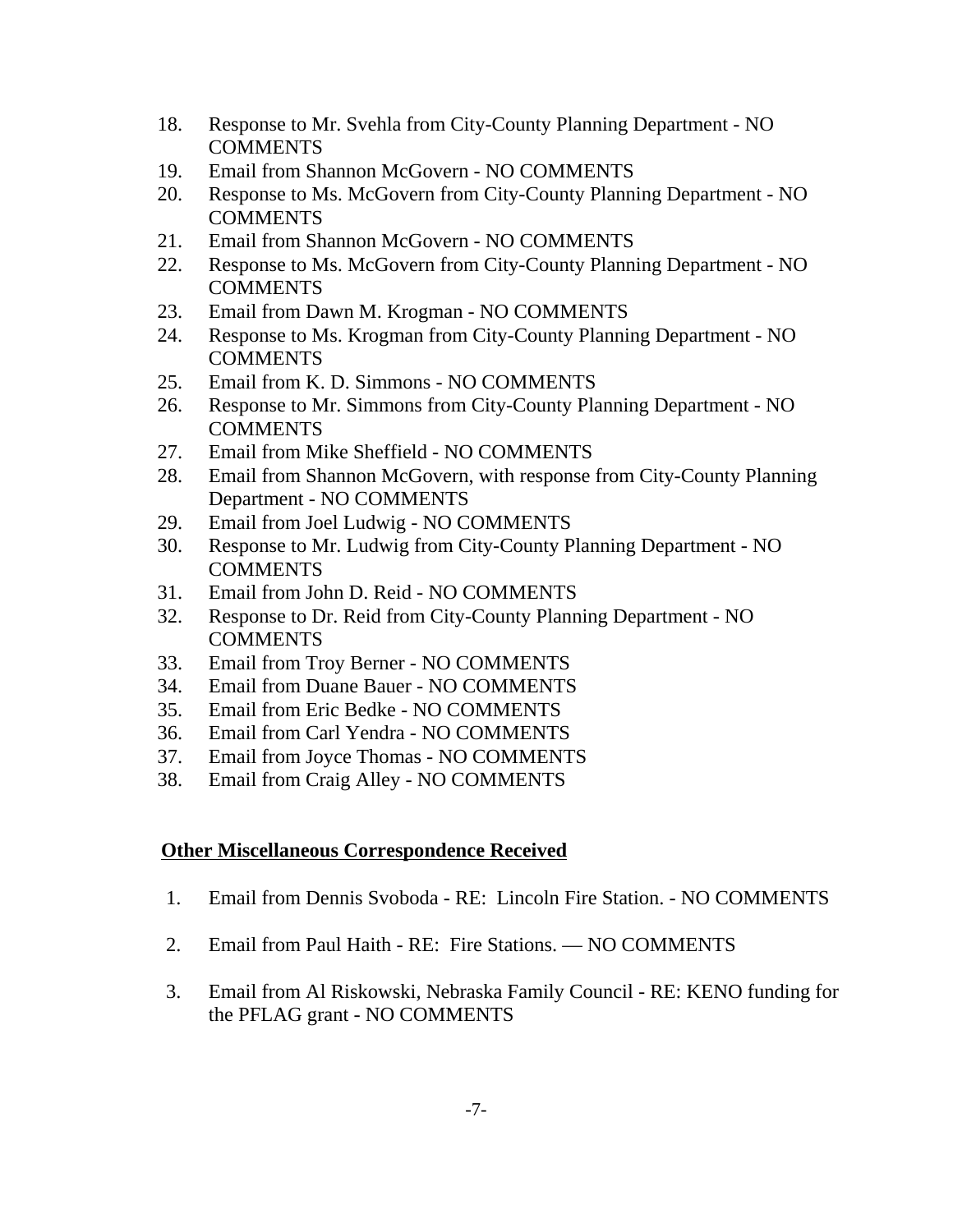- 4. Email and letter from Ken Fougeron RE: Thefts at Speedway Properties Proposed Scrap Metal Ordinance (Correspondence distributed to Council Members before Meeting on 10/09/06) - NO COMMENTS
- 5. Email from Gary Tharnish RE: Do not give PFLAG any money NO COMMENTS
- 6. Email from Russell Miller RE: Salvage ordinance public hearing. NO COMMENTS
- 7. Email from David Brockman RE: In favor of PFLAG grant application/ money being used for LGBT youth suicide prevention. - NO COMMENTS
- 8. Email from Stacey Lima RE: Kudos to Eschliman and Workman on funded grant money being available to all, not inclusive to one group. - NO **COMMENTS**

## **AD D E N D U M - (For October 16th)**

### **I. MAYOR -**

1. NEWS ADVISORY - RE: Mayor Seng's Public Schedule Week of October 14 through October 20, 2006 - Schedule subject to change. - NO COMMENTS

### **II. CITY CLERK - NONE**

#### **III. CORRESPONDENCE**

### **A. COUNCIL REQUESTS/CORRESPONDENCE - NONE**

#### **B. DIRECTORS AND DEPARTMENT HEADS**

#### **PUBLIC WORKS & UTILITIES**

1. E-Mail from Nicole Fleck-Tooze - RE: 56<sup>th</sup> & Elkcrest Safety Improvement Project. - NO COMMENTS

### **URBAN DEVELOPMENT**

1. Report - RE: NW Corridors Blight Study (Forward to Council on 10/13/06) (Report sent electronically) - NO COMMENTS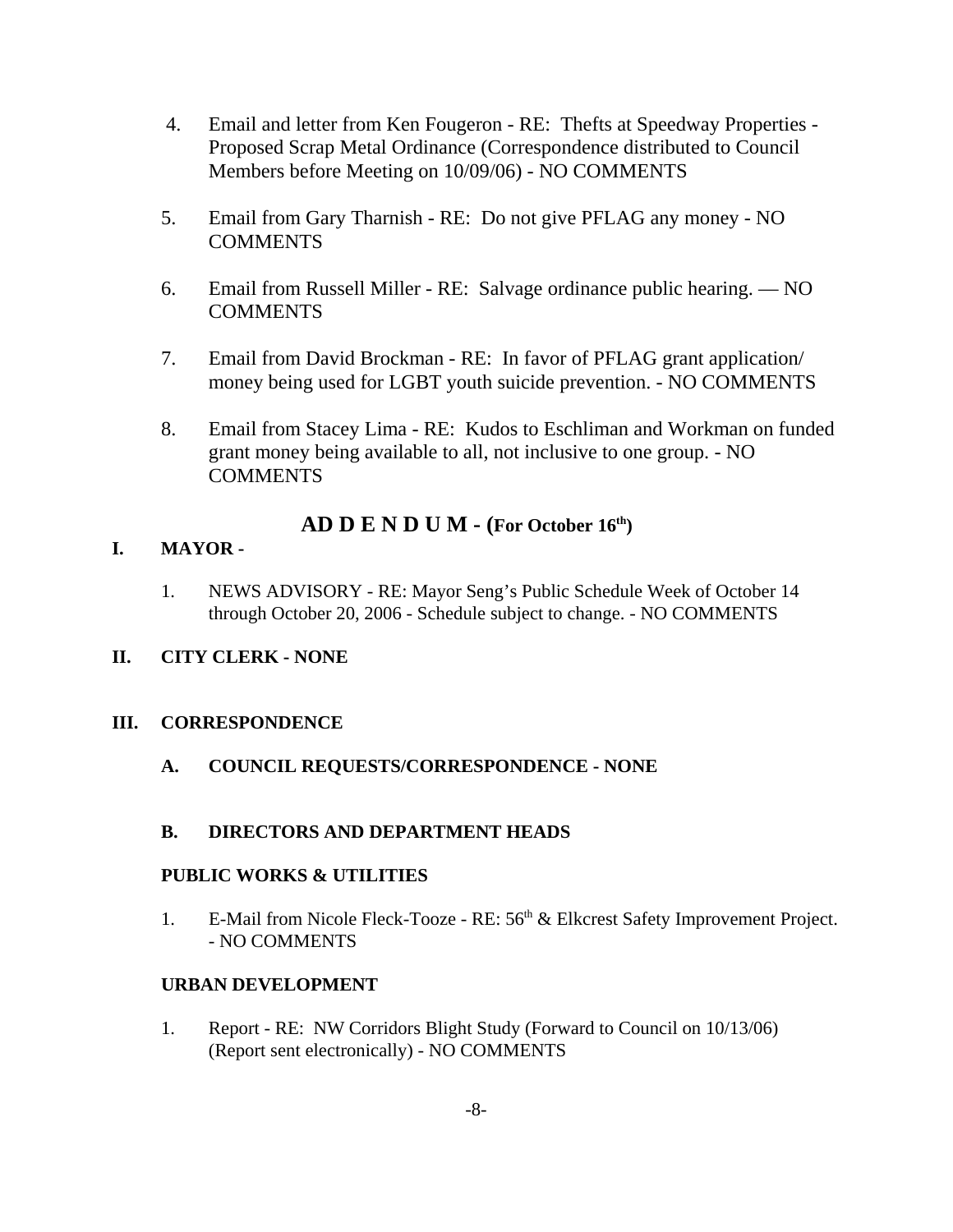### **C. MISCELLANEOUS -**

- 1. E-Mail from David P. Dahlke RE: Strongly opposed-Scrap metal permit requirement. - NO COMMENTS
- 2. Andrew Miller RE: Salvage permit. NO COMMENTS

[End of Addendum]

## **VI. MEETING ADJOURNED - Approximately at 11:14 a.m.**

dm101606/tjg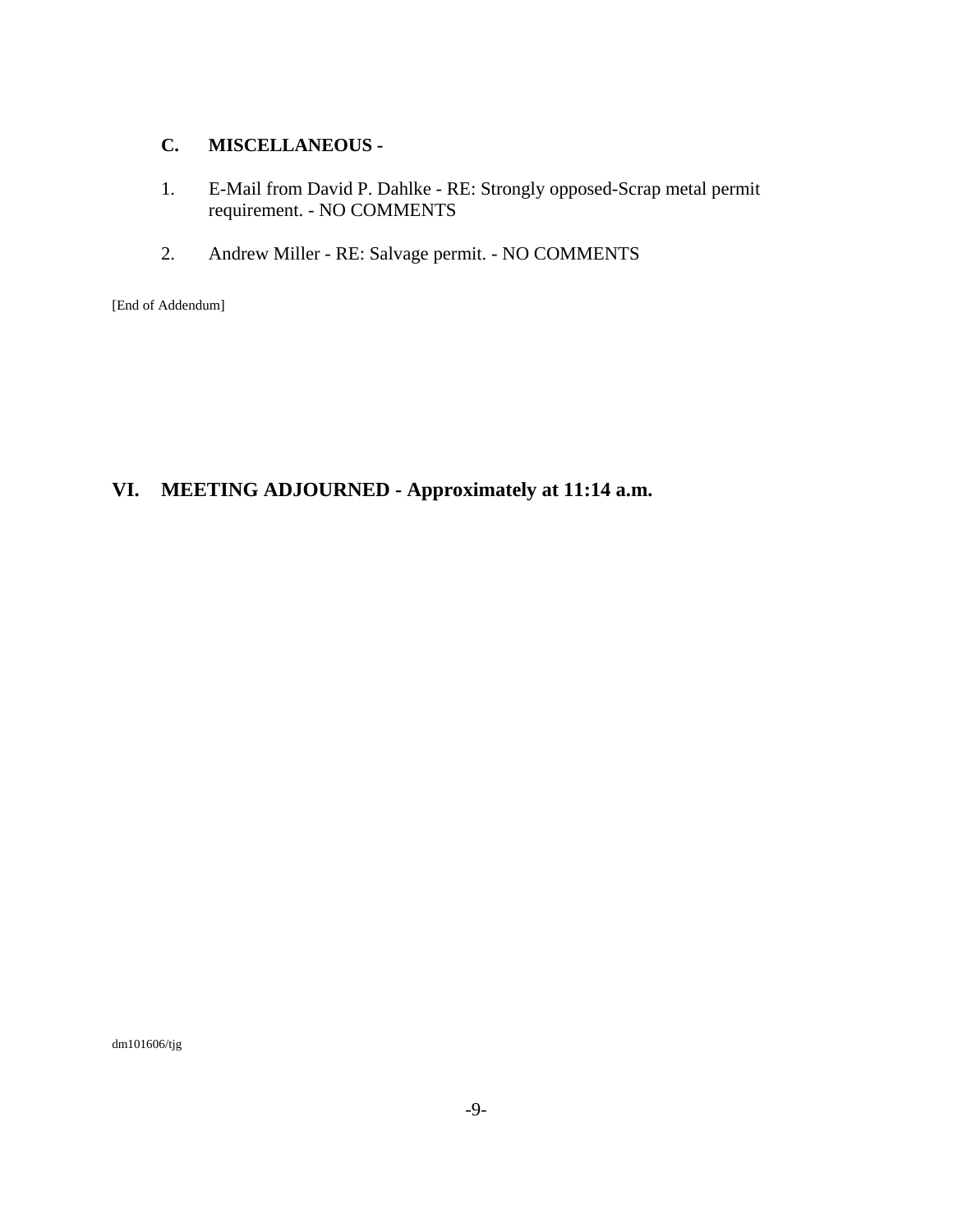# 2006 Swimming Pool Operations Report

Attachment

**MILL**aunn

 $\mathcal{A}$ 

|                    |           |         |         |         |         |         |           | <b>DRIGIGNO GO POLICIIL</b> |
|--------------------|-----------|---------|---------|---------|---------|---------|-----------|-----------------------------|
| Attendance         | 2001      | 2002    | 2003    | 2004    | 2005    | 2006    | 05 to '06 | of last year                |
| Arnold Heights     | 10.381    | 9.167   | 7,922   | 6.679   | 8.814   | 8,667   | (147)     | 98%                         |
| Ballard            | 16.400    | 10.597  | 11.285  | 10.106  | 10.393  | 9.840   | (553)     | 95%                         |
| Belmont            | 11.255    | 14.818  | 10.747  | 10.695  | 10.810  | 9.756   | (1.054)   | .90%                        |
| Eden               | 27.727    | 28.305  | 25,938  | 20.893  | 22,913  | 23,515  | 602       | -103%                       |
| <b>Highlands</b>   | $-30.670$ | 29.531  | 30.943  | 25.021  | 30.509  | 32,292  | 1,783     | 106%                        |
| Irvingdale         | 19.086    | 18.975  | 16.007  | 12.440  | 15.856  | 16.158  | 302       | 102%                        |
| Kuklin (Antelope). | 11.002    | 10.581  | 9,885   | 10.468  | 9.555   | 9.250   | (305)     | 97%                         |
| Meadow Heights     | 14.149    | 17,099  | 14.235  | 8.960   | 10.780  | 8,739   | (2.041)   | 81%                         |
| <b>SCS</b>         | 78.945    | 72.785  | 77.314  | 55.441  | 67.333  | 73.940  | 6.607     | 110%                        |
| UNI                |           | 35,278  | 31.738  | 25.091  | 32.253  | 30,928  | (1,325)   | 96%                         |
| Woods              | 31.125    | 28.607  | 22,718  | 27.832  | 39.953  | 36,625  | (3.328)   | 92%                         |
| TOTAL              | 250.740   | 275.743 | 258,732 | 213.626 | 259.169 | 259.710 | 541       | 100%                        |
|                    |           |         |         |         |         |         |           |                             |

Subsidized Swims (of the above listed total swims, these were provided at a reduced rate)

|                     | 2001<br>_______________________ | 2002   | 2003     | 2004     | 2005     | 2006     |                            |
|---------------------|---------------------------------|--------|----------|----------|----------|----------|----------------------------|
| Attendance          | 13.831                          | 11.851 | 12.252   | 8.885    | 14.390   |          | 14.280 5.5% of total swims |
| \$ Value of Subsidy | \$17.079                        | 14.049 | \$17.402 | \$13,747 | \$21.839 | \$20.057 |                            |

#### **Admission Fees**

|          |            | 2004          |                       |         | 2005        |              |       | 2006         |           |
|----------|------------|---------------|-----------------------|---------|-------------|--------------|-------|--------------|-----------|
|          | Pools      | iuatic Pks    | - כת<br>نست ستة السنة | ∩ Pools | Aquatic Pks | רר ק<br>رسائ | Pools | a meatic Pks | scs       |
| 0-2      | free       | tree          | free                  | free    | free        | free         | free  | free         | free      |
| $3 - 17$ | つ つに       | $\frac{2}{2}$ | 3.00                  | 2.50    | 3.00        | 3.25         | 2.50  | 3.00         | 3.25      |
| $8 + 1$  | -50<br>، ب | .00           | 4.75                  | 75      | 4.2F        |              |       | $-$          | -50<br>л. |

|         |         |         |         |         |         | Difference | as percent   |
|---------|---------|---------|---------|---------|---------|------------|--------------|
| 2001    | 2002    | 2003    | 2004    | 2005    | 2006    | 05 to '06  | of last year |
| 18.530  | 26,697  | 49.276  | 34,533  | 48.133  | 28,290  | (19, 843)  | 59%          |
| 16.798  | 15.521  | 13.744  | 12.067  | 15.501  | 15,834  | 333        | 102%         |
| 25.397  | 18.058  | 19.946  | 15.557  | 18.228  | 17,337  | (891)      | 95%          |
| 20.098  | 17.776  | 17.660  | 14.865  | 15.188  | 16.820  | 1.632      | 111%         |
| 34.718  | 32.768  | 31.930  | 28.842  | 30:407  | 32.138  | 1,731      | 106%         |
| 50.188  | 56,733  | 61.495  | 59.051  | 64.124  | 66.974  | 2,850      | 104%         |
| 29.653  | 32.515  | 39.391  | 22.777  | 28.644  | 30.028  | 1,384      | 105%         |
| 11.537  | 13.131  | 13,538  | 11.960  | 7.477   | 18.263  | 10.786     | 244%         |
| 17.474  | 13.118  | 13.933  | 15.430  | 12.328  | 10.422  | (1.906)    | 85%          |
|         | 189.284 | 187.991 | 150.314 | 177.925 | 193.239 | 15.314     | 109%         |
|         | 74.270  | 66.112  | 53.204  | 69.579  | 79.905  | 10.326     | 115%         |
| 55.105  | 42,400  | 36.593  | 40.910  | 59.783  | 68.678  | 8.895      | 115%         |
| 476.648 | 532.271 | 551.609 | 459.510 | 547.317 | 577.928 | 30.611     | 106%         |
|         | 197.150 |         |         |         |         |            |              |

\*'06 FY includes \$5,000 deposit of '05 FY scholarship reimbursement

| Concession Revenue                                          |                      |                  |                  |                  |                  |                    | Difference | as percent   |
|-------------------------------------------------------------|----------------------|------------------|------------------|------------------|------------------|--------------------|------------|--------------|
| Pool                                                        | 2001                 | 2002             | 2003             | 2004             | 2005             | 2006               | 05 to '06  | of last year |
| Ballard                                                     |                      | 3.960            | 5.963            | 4.936            | 6,136            | 5.401              | (735)      | 88%          |
| Highlands                                                   | 11,638               | 11.272           | 9,717            | 9.174            | 9.927            | 11,987             | 2.060      | 121%         |
| <b>SCS</b>                                                  | 51 116               | 48.229           | 45.351           | 32.464           | 40.355           | 52.077             | 11.722     | 129%         |
| UNI                                                         |                      | 16.693           | 15,526           | 11,930           | 14.695           | 15.987             | 1.292      | 109%         |
| Woods                                                       | 10.293               | 9.323            | 6.924            | 7.053            | 22,039           | 24,610             | 2,571      | 112%         |
| Other Pools and Adm                                         | 12.198               | 12.354           | 9.626            | 10.424           | 11.473           | 10.693             | (780)      | 93%          |
| <b>TOTAL</b>                                                | 85.245               | 101.831          | 93 107           | 75.981           | 104.625          | 120,755            | 16.130     | 115%         |
|                                                             |                      |                  |                  |                  |                  |                    |            |              |
| <b>Expenses to Revenues</b>                                 |                      | 2002             | 2003             | 2004             | 2005             | 2006               |            |              |
|                                                             | <b>Total Revenue</b> | \$634.102        | \$644.716        | \$535,491        | \$651.941        | \$698.683          |            |              |
| <b>Total Recreation Expenses</b><br>% of Expenses Recovered |                      | \$979,886<br>65% | \$940.248<br>69% | \$944.714<br>57% | \$989,423<br>66% | \$1.126,701<br>62% |            |              |